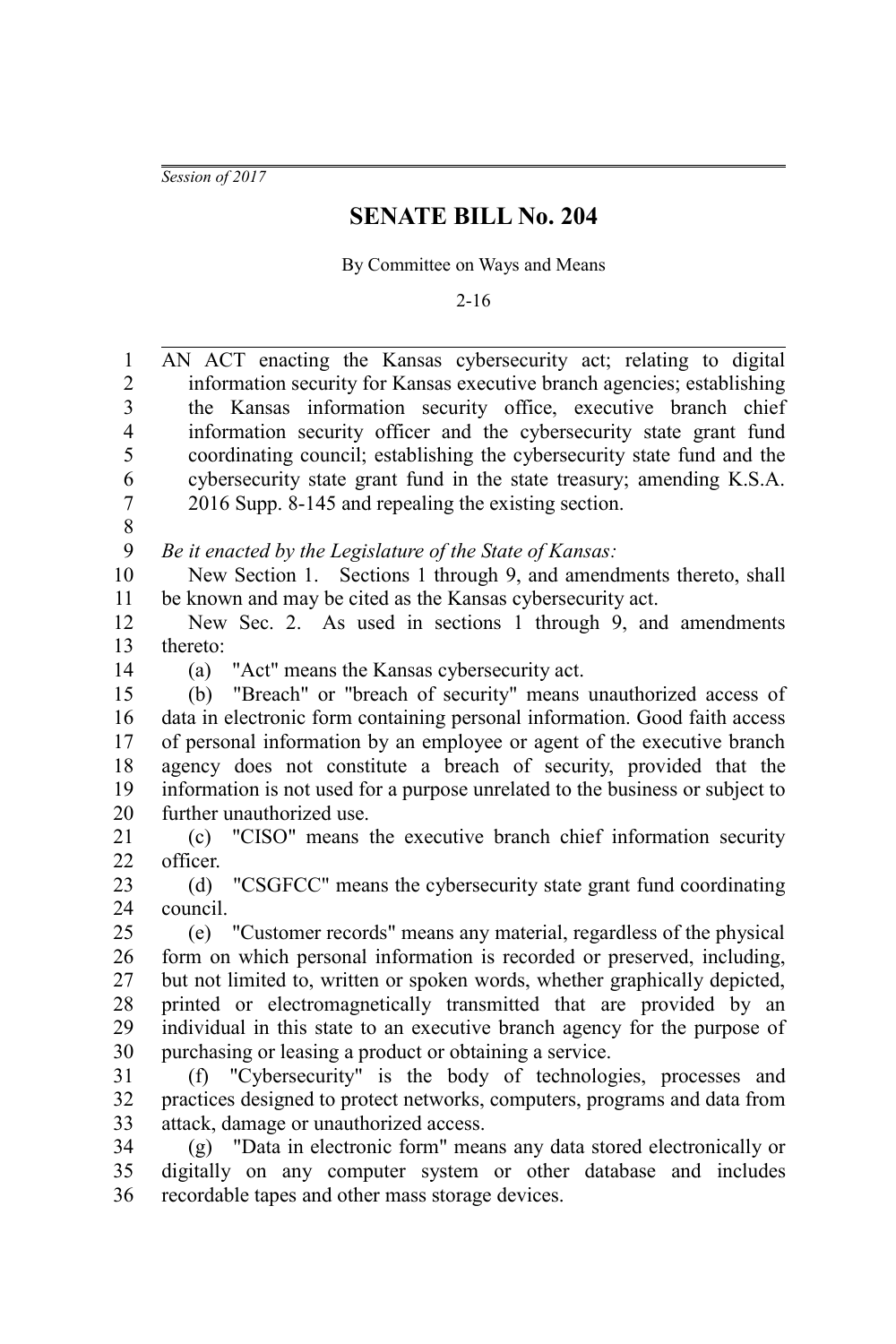(h) "Executive branch agency" means any agency in the executive branch of the state of Kansas, but does not include elected office agencies or regents institutions. 1  $\mathcal{D}$ 3

(i) "Local governmental entity" means any department, division, bureau, commission, regional planning agency, board, district, authority, agency or other instrumentality of this state that acquires, maintains, stores or uses data in electronic form containing personal information. 4 5 6 7

8

(j) (1) "Personal information" means either of the following:

(A) An individual's first name or first initial and last name, in combination with at least one of the following data elements for that individual: 9 10 11

12

(i) Social security number;

(ii) driver's license or identification card number, passport number, military identification number or other similar number issued on a government document used to verify identity; 13 14 15

(iii) financial account number or credit or debit card number, in combination with any security code, access code or password that is necessary to permit access to an individual's financial account; 16 17 18

(iv) any information regarding an individual's medical history, mental or physical condition or medical treatment or diagnosis by a health care professional; or 19 20 21

(v) an individual's health insurance policy number or subscriber identification number and any unique identifier used by a health insurer to identify the individual; or  $22$ 23 24

(B) a user name or e-mail address, in combination with a password or security question and answer that would permit access to an online account. 25 26 27

28

(2) Personal information does not include information:

(A) About an individual that has been made publicly available by a federal, state or local governmental entity; or 29 30

(B) that is encrypted, secured or modified by any other method or technology that removes elements that personally identify an individual or that otherwise renders the information unusable. 31 32 33

New Sec. 3. (a) There is hereby established within and as a part of the office of information technology services the position of executive branch chief information security officer. The CISO shall be in the unclassified service under the Kansas civil service act, shall be appointed by the governor and shall receive compensation in an amount fixed by the governor. 34 35 36 37 38 39

(b) The CISO shall: 40

(1) Report to the executive chief information technology officer; 41

(2) serve as the state's CISO; 42

(3) serve as the executive branch chief cybersecurity strategist and 43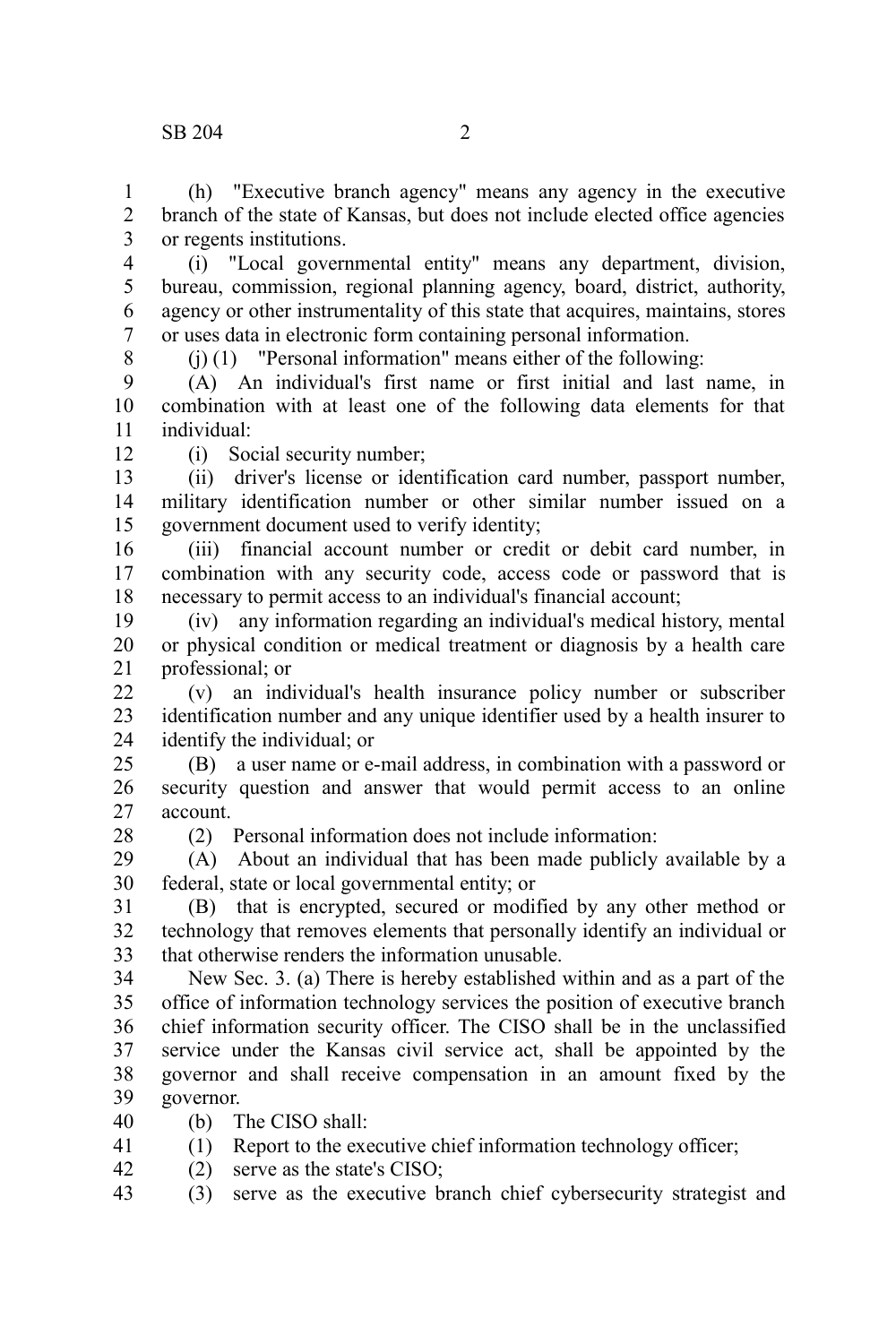authority on policies, compliance, procedures, guidance and technologies impacting executive branch agency cybersecurity programs; 1 2

(4) ensure cybersecurity training programs are provided for executive branch agencies; 3 4

(5) ensure compliance with local policy and applicable regulatory authority for background investigations of personnel resources assigned in support of executive branch agencies; 5 6 7

(6) ensure compliance with cybersecurity policies established by the Kansas information technology executive council pursuant to K.S.A. 2016 Supp. 75-7203, and amendments thereto, as well as applicable federal standards for resources assigned or provided; 8 9 10 11

(7) ensure any executive branch agency is provided an opportunity to discuss cultural fit and qualifications of assigned security resources; 12 13

(8) ensure Kansas information security office personnel resources assigned to executive branch agencies are protected from retribution for reporting violations; 14 15 16

(9) coordinate cybersecurity efforts between executive branch agencies, state information resources and local governmental entities; 17 18

(10) have authority to:

19

(A) Oversee executive branch agency cybersecurity plans for information technology projects; 20 21

(B) halt executive branch agency information technology projects or information systems that are not compliant with approved cybersecurity plans; 22 23 24

(C) conduct ad hoc security assessments of executive branch agency information systems and internal information technology operating environments; 25 26 27

(D) suspend public access to executive branch agency information resources where compromise of restricted use information or computer resources has occurred or is likely to occur as the result of an identified high risk vulnerability or threat; 28 29 30 31

(E) disburse state cybersecurity funds and cybersecurity state grant funds; and 32 33

(F) hire, promote, suspend, demote, discipline and dismiss all executive branch cybersecurity positions; and 34 35

(11) perform such other functions and duties as provided by law and as directed by the executive chief information technology officer or the governor. 36 37 38

New Sec. 4. (a) There is hereby established within and as a part of the office of information technology services the Kansas information security office. The Kansas information security office shall be administered by the CISO and be staffed appropriately to effect the provisions of the Kansas cybersecurity act. 39 40 41 42 43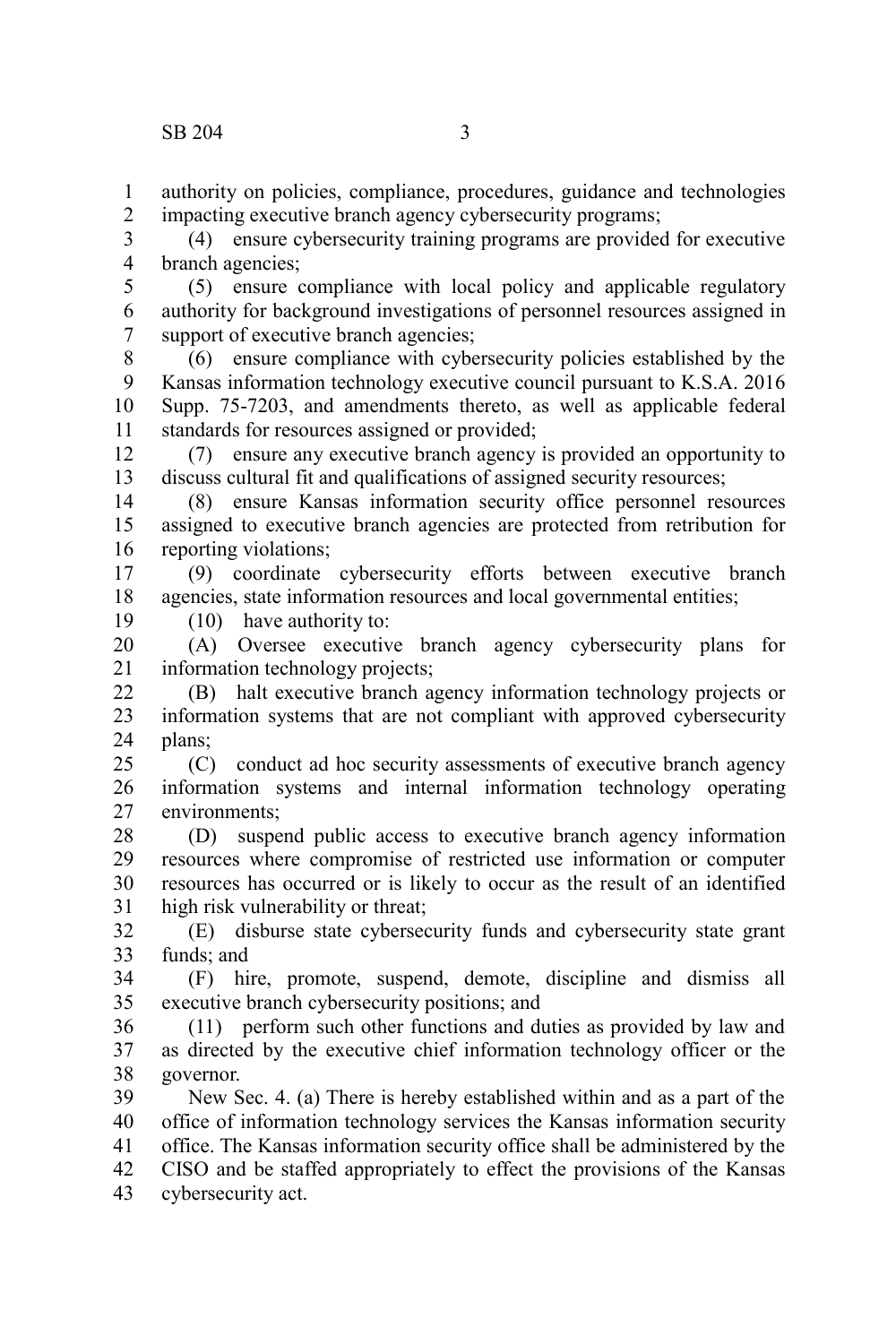(b) For the purpose of preparing the governor's budget report and related legislative measures submitted to the legislature, the Kansas information security office established in this section shall be considered a separate state agency and shall be titled for such purpose as the "Kansas information security office." The budget estimates and requests of such office shall be presented as from a state agency separate from the department of administration, and such separation shall be maintained in the budget documents and reports prepared by the director of the budget and the governor, or either of them, including all related legislative reports and measures submitted to the legislature. 1 2 3 4 5 6 7 8 9 10

(c) Under direction of the CISO, the Kansas information security office shall perform the following functions for executive branch agencies, unless otherwise stated: 11 12 13

14

(1) Administer the Kansas cybersecurity act;

(2) assist in developing, implementing and monitoring strategic and comprehensive information security risk-management programs; 15 16

(3) facilitate information security governance, including the formation of an information security steering committee or advisory board; 17 18

(4) create and manage a unified and flexible control framework to integrate and normalize requirements resulting from global laws, standards and regulations; 19 20 21

(5) facilitate a metrics, logging and reporting framework to measure the efficiency and effectiveness of the state information security programs; 22 23

(6) provide strategic risk guidance for information technology projects, including the evaluation and recommendation of technical controls; 24 25 26

(7) ensure that security programs are in compliance with relevant laws, rules and regulations and policies; 27 28

(8) coordinate the use of external resources involved in information security programs, including, but not limited to, interviewing, negotiating contracts and fees and managing external resources; 29 30 31

(9) interact with related disciplines through committees to ensure the consistent application of policies and standards across all technology projects, systems and services, including, but not limited to, privacy, risk management, compliance and business continuity management; 32 33 34 35

(10) liaise with external agencies, such as law enforcement and other advisory bodies as necessary, to ensure a strong security posture; 36 37

(11) assist in the development of effective disaster recovery policies and standards; 38 39

(12) assist in the development of implementation plans and procedures to ensure that business-critical services are recovered in a cybersecurity event; 40 41 42

(13) review and restructure, as necessary, current information 43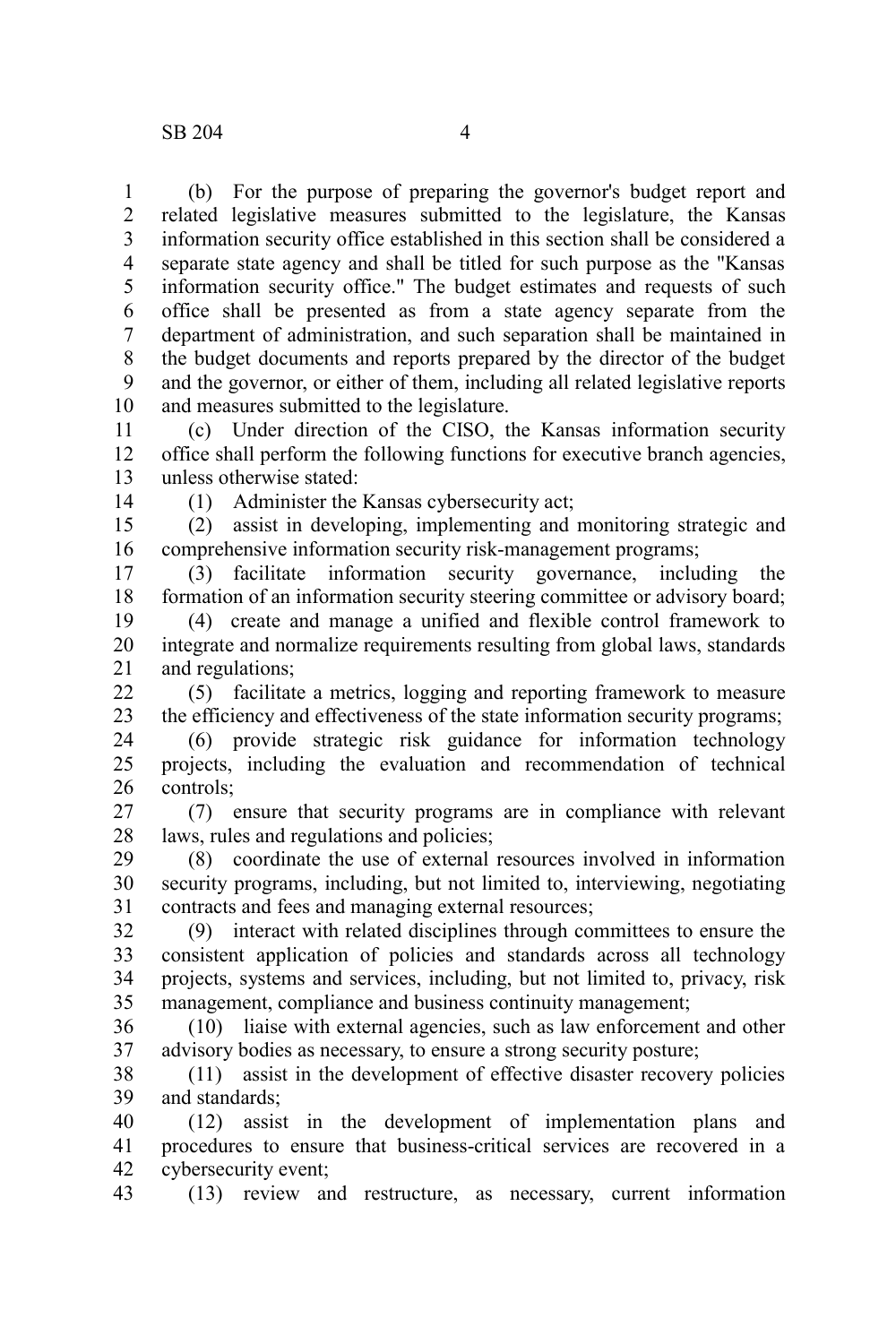technology security responsibilities pursuant to section 3, and amendments thereto; 1 2

(14) coordinate information technology security interests between institutions governed by the regents, the legislative branch, the judicial branch, other executive elected office state agencies and local government entities; and 3 4 5 6

(15) perform such other functions and duties as provided by law and as directed by the CISO. 7 8

New Sec. 5. (a) The cybersecurity state grant fund coordinating council is hereby established. The CSGFCC shall approve and monitor the delivery of state grant fund cybersecurity services, develop strategies for state grant fund cybersecurity initiatives and award available grant funds as prescribed in section 8, and amendments thereto. 9 10 11 12 13

14

(b) The CSGFCC shall be composed of: (1) The CISO, who shall serve as a permanent voting member; and

15 16

(2) the following members appointed by the governor:

(A) Two members representing information technology personnel from executive branch agencies; 17 18

(B) two members representing legal counsel from executive branch agencies; and 19 20

(C) one member representing financial personnel from executive branch agencies. 21  $22$ 

(c) (1) After initial appointment, members appointed to this committee shall serve a term of three years, which shall expire on June 30 of the last year of such member's term. Appointed members are eligible for reappointment, but shall not serve longer than two successive three-year terms. All vacancies may be filled by appointment for the remainder of the unexpired term and any such appointed member may serve two additional three-year terms. 23 24 25 26 27 28 29

30

(d) The CISO shall serve as the chair of the CSGFCC, and shall:

(A) Serve as the coordinator of cybersecurity state grant fund services and initiatives in the state; 31 32

(B) implement statewide cybersecurity state grant fund service planning; 33 34

(C) have authority to administer any cybersecurity state grant fund service as adopted by the council; 35 36

- (D) serve subject to the direction of the council; 37
- (E) ensure that policies adopted by the council are carried out; 38
- (F) preside over all meetings of the council; and 39
- (G) assist the council in effectuating the provisions of this act. 40

(e) The CSGFCC is hereby authorized to adopt rules and regulations necessary to effectuate the provisions of section 8, and amendments thereto, including, but not limited to, creating a uniform reporting form 41 42 43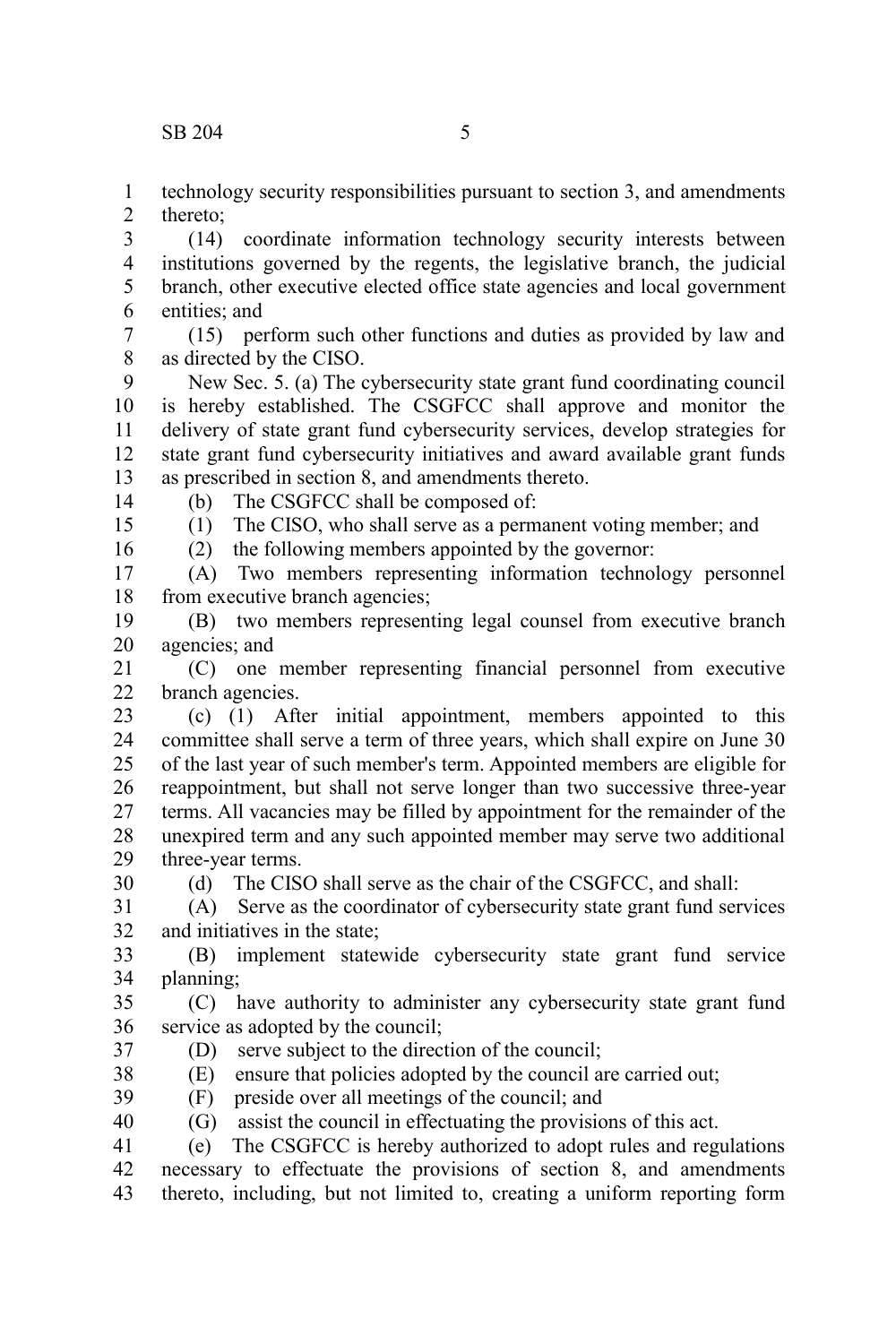designating how moneys have been spent by cybersecurity state grant fund recipients, setting standards for coordinating and purchasing equipment and recommending standards for training of grant recipient personnel. The chair of the council shall work with the council to develop rules and regulations necessary for the distribution of moneys in the cybersecurity state grant fund. The council shall work with the chair to carry out the provisions of section 8, and amendments thereto. Rules and regulations necessary to begin administration of this act shall be adopted by December 31, 2017. 1 2 3 4 5 6 7 8 9

(f) Any action of the council pursuant to subsection (e) is subject to review in accordance with the Kansas judicial review act, K.S.A. 77-601 et seq., and amendments thereto. 10 11 12

(g) The CISO shall submit an annual report, including a detailed description of all expenditures made from the cybersecurity state fund and the cybersecurity state grant fund, to the joint committee on Kansas security. 13 14 15 16

New Sec. 6. (a) There is hereby established in the state treasury the cybersecurity state fund. All amounts received under this section shall be remitted to the state treasurer in accordance with the provisions of K.S.A. 75-4215, and amendments thereto. Upon receipt of each such remittance, the state treasurer shall deposit the entire amount in the state treasury to the credit of the cybersecurity state fund, which shall be administered by the CISO. 17 18 19 20 21 22 23

(b) On June 30 of each year, any unencumbered balance in the cybersecurity state fund that is not required for expenditures during the ensuing fiscal year shall be transferred by the director of accounts and reports from the cybersecurity state fund to the cybersecurity state grant fund established by section 7, and amendments thereto. If the director of accounts and reports transfers any funds pursuant to this subsection, the director shall transmit a copy of such transfer to the director of legislative research and the director of the budget. 24 25 26 27 28 29 30 31

(c) All payments and disbursements from the cybersecurity state fund shall be made in accordance with appropriation acts upon warrants of the director of accounts and reports issued pursuant to vouchers approved by the CISO or the designee of the CISO. 32 33 34 35

(d) On or before the  $10<sup>th</sup>$  day of each month, the director of accounts and reports shall transfer from the state general fund to the cybersecurity state fund interest earnings based on:  $(1)$  The average daily balance of moneys in the cybersecurity state fund for the preceding month; and (2) the net earnings rate of the pooled money investment portfolio for the preceding month. 36 37 38 39 40 41

(e) On July 1, 2017, the chief executive information technology officer shall certify to the director of accounts and reports all unobligated 42 43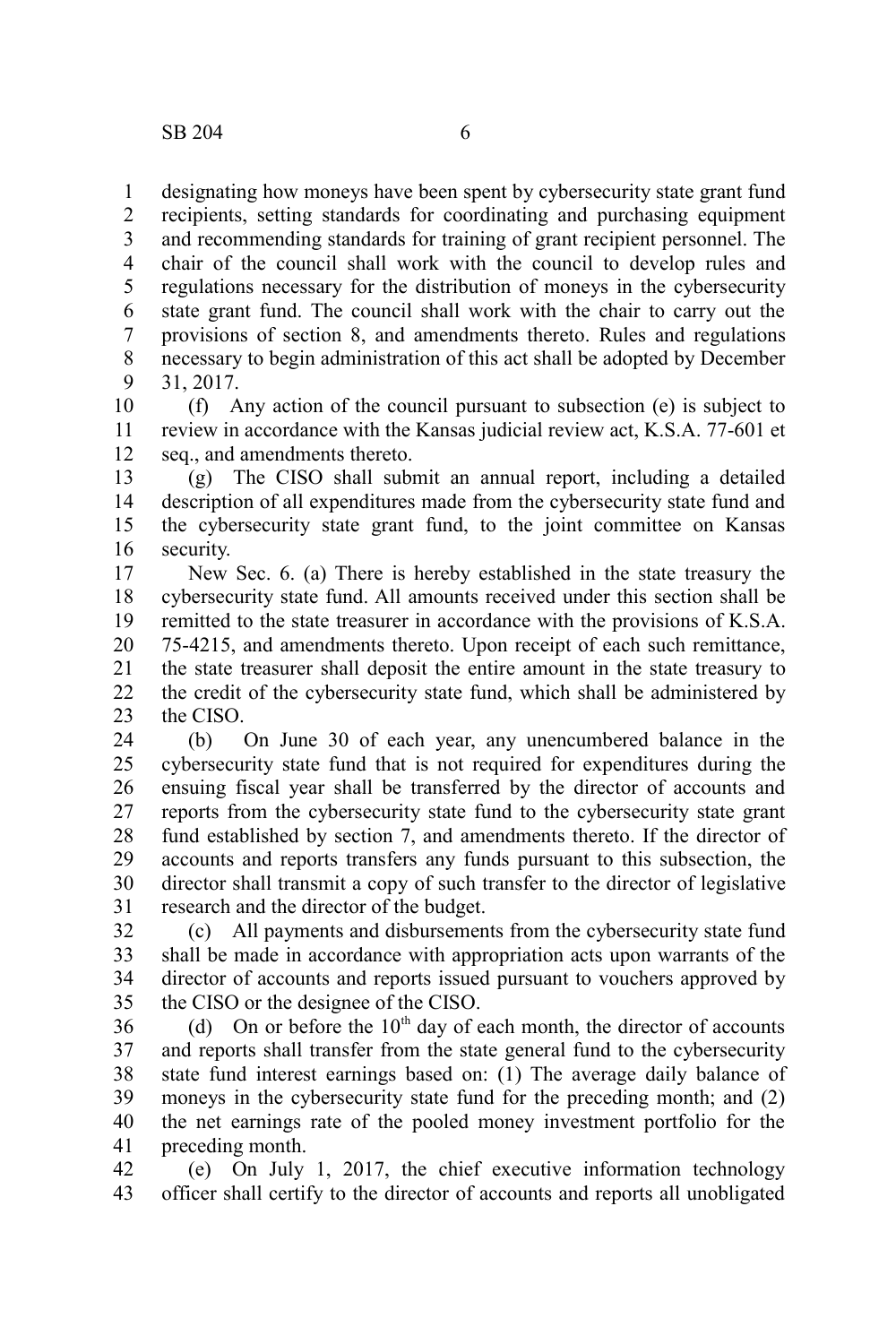funds remaining in the office of information technology services special revenue funds that are designated by the chief executive information technology officer as cybersecurity fee moneys. Upon receipt of such certification, the director of accounts and reports shall transfer such moneys from the special revenue fund or funds to the cybersecurity state fund. At the same time as the chief executive information technology officer transmits each such certification to the director of accounts and reports, such officer shall transmit a copy of such certification to the director of legislative research and the director of the budget. 1 2 3 4 5 6 7 8 9

New Sec. 7. (a) There is hereby established in the state treasury the cybersecurity state grant fund. All amounts received under this section shall be remitted to the state treasurer in accordance with the provisions of K.S.A. 75-4215, and amendments thereto. Upon receipt of each such remittance, the state treasurer shall deposit the entire amount in the state treasury to the credit of the cybersecurity state grant fund, which shall be administered by the CISO. 10 11 12 13 14 15 16

(b) All payments and disbursements from the fund shall be made in accordance with appropriation acts upon warrants of the director of accounts and reports issued pursuant to vouchers approved by the CISO or the designee of the CISO. 17 18 19 20

(c) Except as provided further, during any fiscal year, the CISO shall maintain a balance in the cybersecurity state grant fund of not less than \$10,000,000. The CISO may approve vouchers for expenditures of the cybersecurity state grant fund that result in the balance of such fund being less than \$10,000,000 if the CISO determines such funds are necessary to respond to a cybersecurity breach. 21 22 23 24 25 26

(d) On or before the  $10<sup>th</sup>$  day of each month, the director of accounts and reports shall transfer from the state general fund to the cybersecurity state grant fund interest earnings based on: (1) The average daily balance of moneys in the cybersecurity state grant fund for the preceding month; and (2) the net earnings rate of the pooled money investment portfolio for the preceding month. 27 28 29 30 31 32

New Sec. 8. (a) The moneys of the cybersecurity state fund and the cybersecurity state grant fund shall be used only for necessary and reasonable costs incurred or to be incurred by the Kansas information security office for the: 33 34 35 36

37

(1) Implementation and delivery of cybersecurity services;

(2) purchase, maintenance and license fees for cybersecurity and supporting equipment and upgrades; 38 39

(3) purchase, maintenance and license fees for cybersecurity and supporting software and upgrades; 40 41

(4) training of personnel; 42

(5) installation, service establishment, start-up charges and monthly 43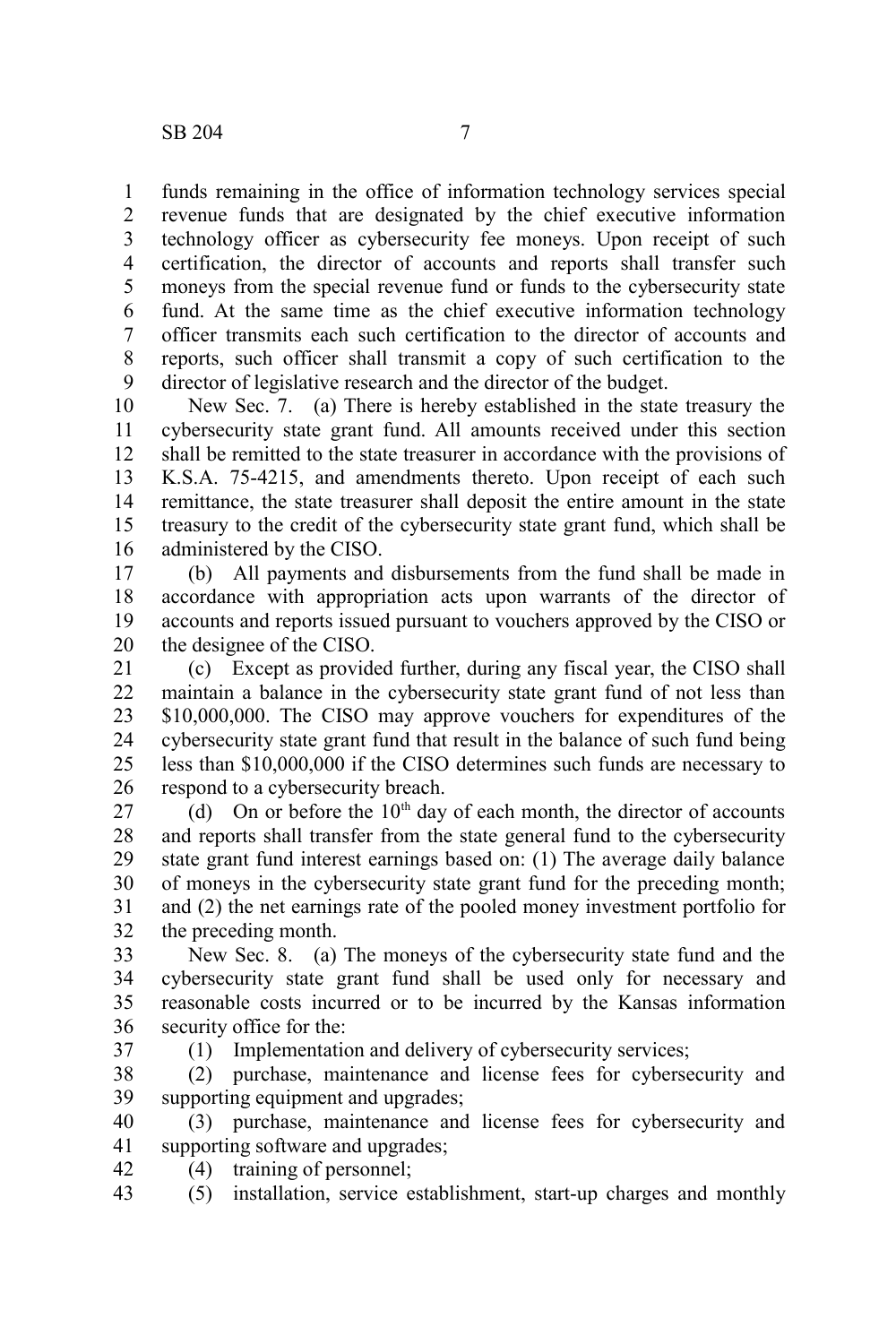recurring charges billed by service suppliers; 1

(6) capital improvements and equipment or other physical enhancements to the cybersecurity program; 2 3

(7) projects involving the development and implementation of cybersecurity services; 4 5

6

(8) cybersecurity consolidation or cost-sharing projects;

(9) maintenance of adequate staffing, facilities and support services of the Kansas information security office; 7 8

(10) projects involving the development and implementation of cybersecurity services for local governmental entities; 9 10

(11) local governmental entities consolidation or cost-sharing cybersecurity projects; 11 12

13

(12) promotion of cybersecurity education;

(13) development and implementation of a cybersecurity scholarship program; and 14 15

16

(14) cybersecurity self-insurance.

(b) If the CSGFCC, based upon information obtained from the Kansas information security office reports or an audit of the Kansas information security office, determines that a local governmental entity has used any state cybersecurity fund moneys for any purposes other than those authorized in this act, the local governmental entity shall repay all such funds used for any unauthorized purposes, plus 10% for deposit in the cybersecurity state grant fund. No such repayment of cybersecurity funds shall be imposed pursuant to this section except upon the written order of the council. Such order shall state the unauthorized purposes for which the funds were used, the amount of funds to be repaid and the right of the local governmental entity to appeal to a hearing before the council. The local governmental entity may, within 15 days after service of the order pursuant to K.S.A. 77-531, and amendments thereto, make a written request to the council for a hearing. Orders of the council under this subsection and hearings shall be subject to the provisions of the Kansas administrative procedure act, K.S.A. 77-501 et seq., and amendments thereto. Any action of the council pursuant to this subsection is subject to review in accordance with the Kansas judicial review act, K.S.A. 77-601 et seq., and amendments thereto. 17 18 19 20 21 22 23 24 25 26 27 28 29 30 31 32 33 34 35

(c) If the CSGFCC determines that the local governmental entity was working in good faith to use the cybersecurity funds for expenditures authorized by this act, no repayment of cybersecurity funds shall be required. 36 37 38 39

New Sec. 9. The Kansas information security office as established under section 4, and amendments thereto, shall be reviewed by the legislature prior to July 1, 2019. 40 41 42

Sec. 10. K.S.A. 2016 Supp. 8-145 is hereby amended to read as 43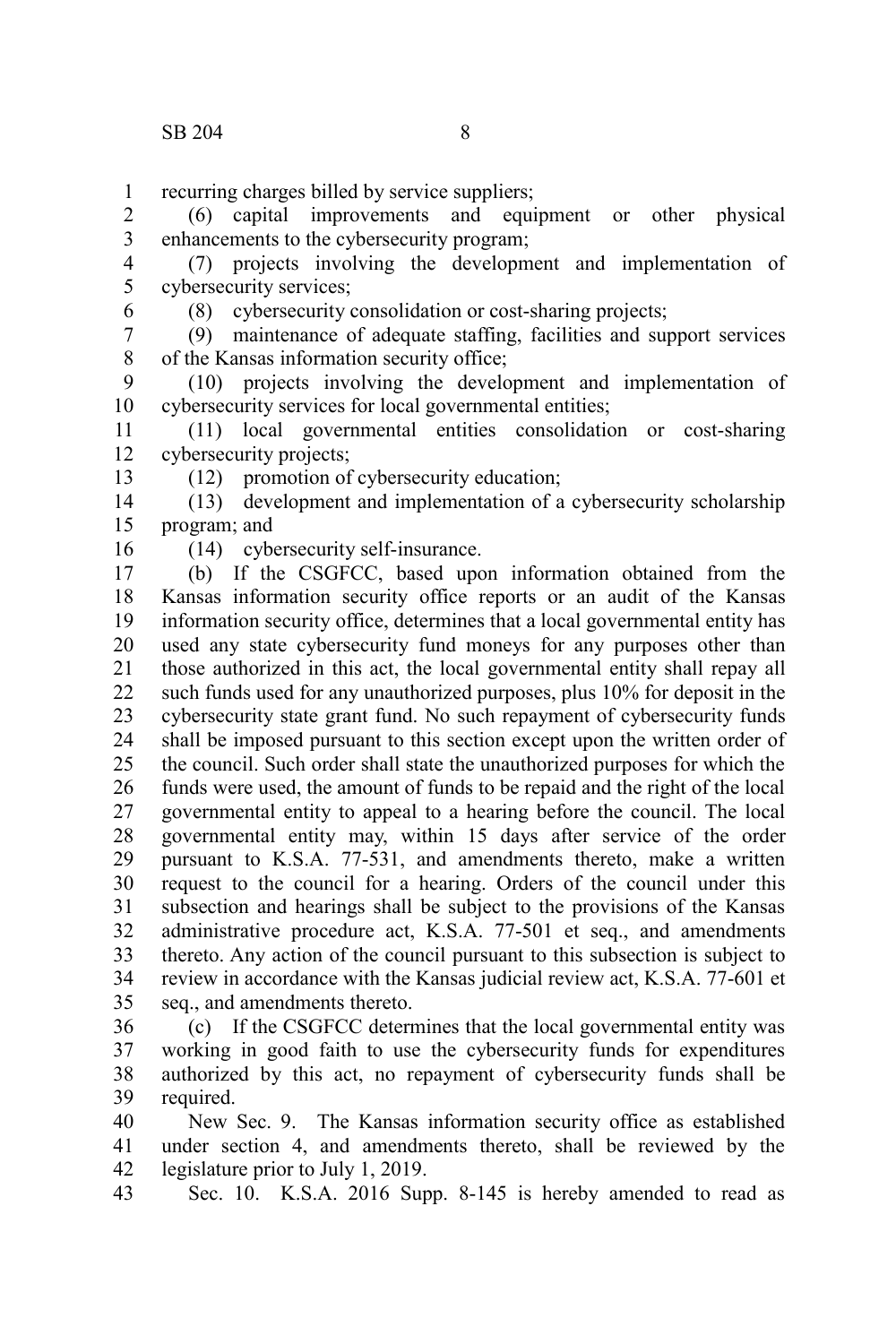follows: 8-145. (a) All registration and certificates of title fees shall be paid to the county treasurer of the county in which the applicant for registration resides or has an office or principal place of business within this state, and the county treasurer shall issue a receipt in triplicate, on blanks furnished by the division of vehicles, one copy of which shall be filed in the county treasurer's office, one copy shall be delivered to the applicant and the original copy shall be forwarded to the director of vehicles. 1 2 3 4 5 6 7 8

(b) The county treasurer shall deposit \$.75 of each license application, \$.75 out of each application for transfer of license plate and \$2 out of each application for a certificate of title, collected by such treasurer under this act, in a special fund, which fund is hereby appropriated for the use of the county treasurer in paying for necessary help and expenses incidental to the administration of duties in accordance with the provisions of this law and extra compensation to the county treasurer for the services performed in administering the provisions of this act, which compensation shall be in addition to any other compensation provided by any other law, except that the county treasurer shall receive as additional compensation for administering the motor vehicle title and registration laws and fees, a sum computed as follows: The county treasurer, during the month of December, shall determine the amount to be retained for extra compensation not to exceed the following amounts each year for calendar year 2006 or any calendar year thereafter: The sum of \$110 per hundred registrations for the first 5,000 registrations; the sum of \$90 per hundred registrations for the second 5,000 registrations; the sum of \$5 per hundred for the third 5,000 registrations; and the sum of \$2 per hundred registrations for all registrations thereafter. In no event, however, shall any county treasurer be entitled to receive more than \$15,000 additional annual compensation. 9 10 11 12 13 14 15 16 17 18 19 20 21 22 23 24 25 26 27 28 29

If more than one person shall hold the office of county treasurer during any one calendar year, such compensation shall be prorated among such persons in proportion to the number of weeks served. The total amount of compensation paid the treasurer together with the amounts expended in paying for other necessary help and expenses incidental to the administration of the duties of the county treasurer in accordance with the provisions of this act, shall not exceed the amount deposited in such special fund. Any balance remaining in such fund at the close of any calendar year shall be withdrawn and credited to the general fund of the county prior to June 1 of the following calendar year. 30 31 32 33 34 35 36 37 38 39

(c) The county treasurer shall remit the remainder of all such fees collected, together with the original copy of all applications, to the secretary of revenue. The secretary of revenue shall remit all such fees remitted to the state treasurer in accordance with the provisions of K.S.A. 40 41 42 43